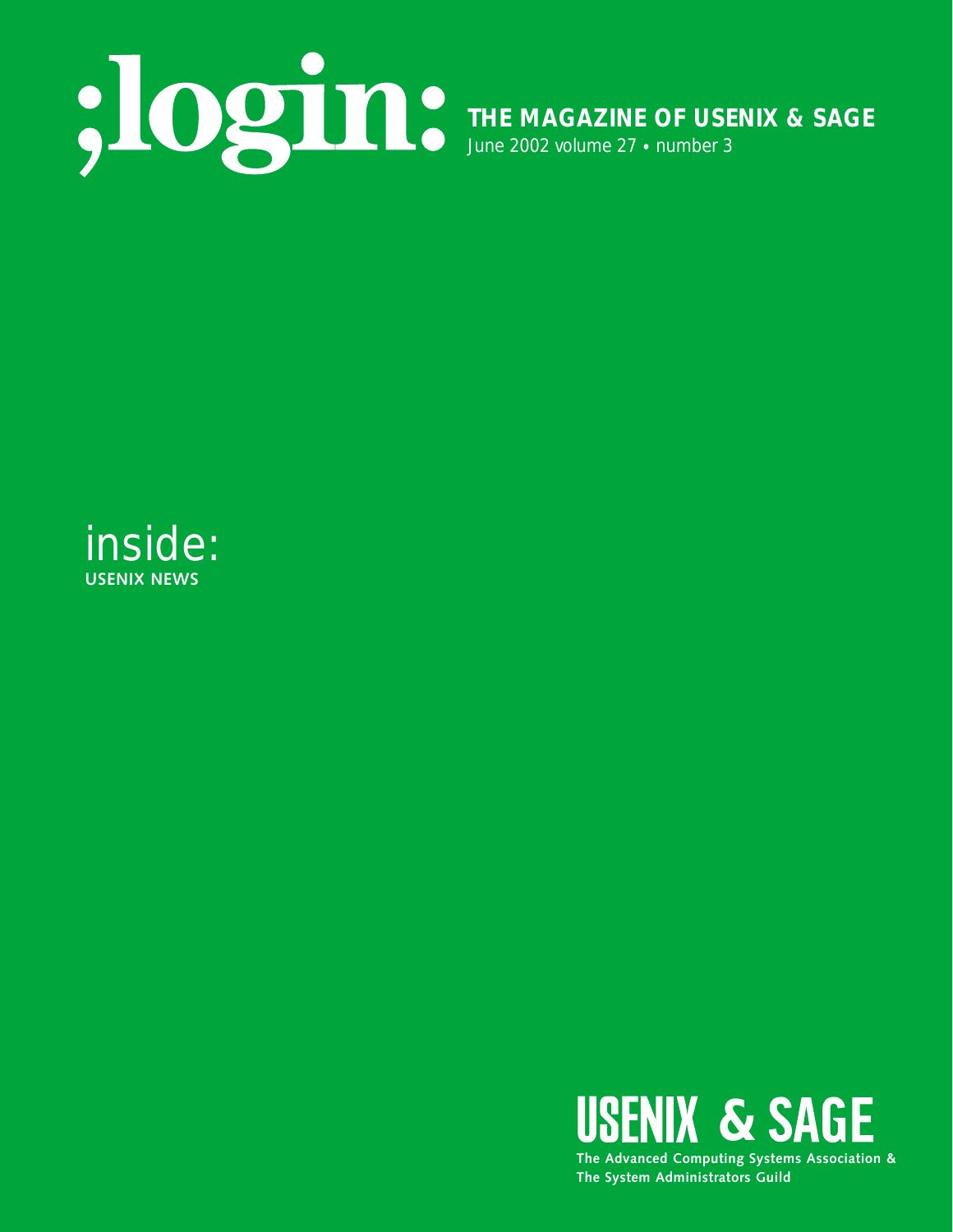# USENIX news

# **And So It Goes**

USENIX MEMBER BENEFITS As a member of the USENIX Association, you receive the following benefits:

FREE SUBSCRIPTION TO *;login:*, the Association's magazine, published seven times a year, featuring technical articles, system administration articles, tips and techniques, practical columns on security, Tcl, Perl, Java, and operating systems, book and software reviews, summaries of sessions at USENIX conferences, and reports on various standards activities.

ACCESS TO *;login:* online from October 1997 to last month *www.usenix.org/ publications/login/login.html.*

ACCESS TO PAPERS from the USENIX Conferences online starting with 1993 *www.usenix.org/publications/library/ index.html*.

THE RIGHT TO VOTE on matters affecting the Association, its bylaws, election of its directors and officers.

OPTIONAL MEMBERSHIP in SAGE, the System Administrators Guild.

DISCOUNTS on registration fees for all USENIX conferences.

DISCOUNTS on the purchase of proceedings and CD-ROMS from USENIX conferences.

SPECIAL DISCOUNTS on a variety of products, books, software, and periodicals. See *http://www.usenix.org/membership/ specialdisc.html* for details.

FOR MORE INFORMATION REGARDING MEMBERSHIP OR BENEFITS, PLEASE SEE *http://www.usenix.org/ membership/membership.html*

> OR CONTACT *office@usenix.org* Phone: 510 528 8649



*geer@usenix.org*

A little like writing your own obituary, this is my last column as President of USENIX. We have term limits here and, all in all, that is a good thing. I may still find something to do around here, but I welcome the new Board and President Kirk McKusick and wish them well.

Over the time I've been associated with USENIX an awful lot of changes have transpired. In that regard, USENIX mirrors changes going on in society in general due in large part to technical change – our communications are overwhelmingly electronic when they are not face to face, distance is measured in either network latency or the dollar cost of airline tickets, security is no longer a geekonly issue (which is arguably a fearsome development), it is much cheaper to retain electronic data in full than to selectively cull it, and it is the capital markets rather than tenure committees that ultimately sort technologies into winners and losers.

Running an organization like the USENIX Association is getting harder at least insofar as our core mission is concerned. We exist to accelerate the advance of knowledge in our field, what Mike O'Dell famously called "moving information from where it is to where it is not." The reason running USENIX well is getting harder is that our success to date does nothing so much as raise

the standard to which we now have to perform.

In the meantime, the latency between invention and exploitation is shrinking – which fundamentally is a good thing in the bigger scheme of things. The human dynamics of scheduling new workshops around emerging topics and disciplines (which is exactly where we can do the most good) are such that USENIX pretty much cannot get anything effective done in under 9-12 months despite the fact that, just as in business, there is a really substantial and growing first mover advantage to that professional society that best calls trends right, that has the first meeting on a new topic at exactly the right time in exactly the right venue.

Knowing when to strike, what to strike, and who needs to be involved are at the critical core of the risk-reward tradeoff that USENIX as a business lives within. But let me be clear about something: For those of you who have something to say and who want to create vehicles for knowledge transfer, USENIX is absolutely remarkable. No other professional society relieves you of as much logistical detail. No other professional society comes close to the price-performance value that USENIX delivers. No other professional society has meetings where the signal-to-noise ratio is more favorable.

Sure, I am a true believer, but I invite you to try to get something together under the umbrella of any other group and compare it to what you can get done here. Measure your experiment in how much time you have to put in versus how much intellectual value you get out. Measure it by looking at the quality of our Proceedings and don't take my word for it, use CiteSeer (*[http://www.citeseer.](http://www.citeseer) org*) to confirm that when measured by citation frequency USENIX meetings are tops. Yeah, USENIX is cliquish but at no other society can you expect to talk to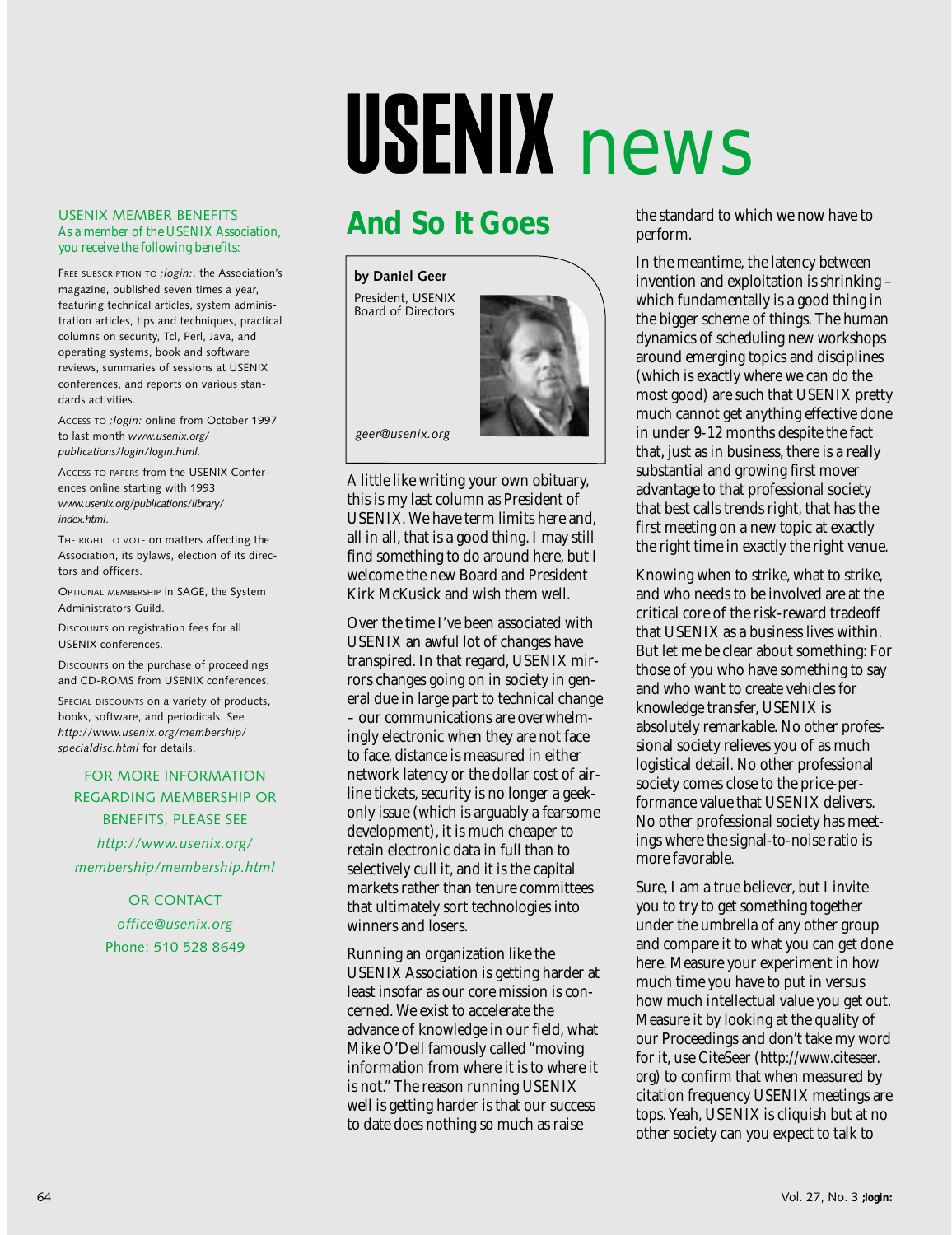the actual authors of the tools you can't live without.

Want to call the USENIX regulars elitist? No problem as far as I am concerned since every bit of elitism in these here parts is earned. USENIX is about getting things built and recognizing those who get it done. Just as the IETF is the dominant standards organization because of its simple creed, "Rough consensus and working code," so, too, our simple idea is that USENIX is where you go for that working code; it's where you go if you want to know what actually works rather than what might be theoretically interesting.

Were it not such a low bar, I'd point out that we have an awful lot better taste in what is "novel, non-obvious and reducible to practice" than the US Patent & Trademark Office does, not to mention that we are becoming more selective in our selection process in the face of a rising volume of submissions.

As I have said here several times before, I'd like to urge those of you with ambition to remember that it is never too early to choose whether you are going to lead, follow or get out of the way. I'd ask all USENIX members to recognize that if you want something to happen the surest way to get it to happen is to realize that you have more leverage here than you are going to get anywhere else. Samuel Johnson observed that knowledge is of two sorts, where you know a thing yourself and where you know where to find out about it.

Let me tell you a secret of career success: That secret is simple – You can either (on your own) go out and scour the countryside for knowledge, or you can (by serving on USENIX program committees) get the countryside to bring its best work to you. I recommend the program committee approach; you will find that it concentrates the interesting traffic like nothing else, and all you have to pay

is your time while all you have to risk is your reputation. Expensive and scary? Sure, but consider the alternative.

I've asked each of the current USENIX officers to do something that has not been part of the USENIX managerial tradition heretofore and that is to write a report on their term of office, what got done and what didn't. This is not an easy thing to do – USENIX is a lot more complex than it seems or, to put it differently, that it looks simple from the outside is a triumph rather than just something that you can buy at the store like milk.

As such, it is actually hard to write in one document something that is readable by the mildly curious, meaningful for the serious student, reassuring for the well-wisher, and a counterweight to the heckler. That it is hard to be at once universal and concrete is precisely why it is a good thing to try, even when the real role of an individual Board member is much more like an adverb than a noun, i.e., we modify more than we pre-empt. I'll finish my report when my term is actually over, which will be about when you read this. Read it if you care but don't if you don't.

In the meantime, I want to thank you all for the opportunity to lead over the past decade and a half, and just as it is the duty of a teacher to be surpassed by his students, it is now your job to prove that you're better than I was.

Godspeed.

## **2002 USENIX Board of Directors Elections Results**

The results of the elections for Board of Directors of the USENIX Association for the 2002-2004 term are as follows. Names in bold are the elected officials.

Newly elected directors will take office at the conclusion of the next regularly scheduled board meeting which will be held June 14, 2002 in Monterey, California.

| <b>Ballots Received:</b>      | 1295 |
|-------------------------------|------|
| <b>Invalid Ballots:</b>       | 17   |
| <b>Participating Ballots:</b> | 1278 |
| PRESIDENT:                    |      |
| <b>Marshall Kirk McKusick</b> | 1100 |
| Abstain                       | 159  |
| <b>No Selection</b>           | 19   |
| <b>TOTAL</b>                  | 1278 |
| <b>VICE PRESIDENT:</b>        |      |
| <b>Michael B. Jones</b>       | 679  |
| <b>Trey Harris</b>            | 543  |
| No Selection                  | 56   |
| <b>TOTAL</b>                  | 1278 |
| SECRETARY:                    |      |
| <b>Peter Honeyman</b>         | 758  |
| <b>Steve Simmons</b>          | 479  |
| <b>No Selection</b>           | 41   |
| <b>TOTAL</b>                  | 1278 |
| TREASURER:                    |      |
| <b>Lois Bennett</b>           | 1117 |
| <b>Abstain</b>                | 126  |
| <b>No Selection</b>           | 56   |
| <b>TOTAL</b>                  | 1278 |
| DIRECTORS:                    |      |
| Jon "maddog" Hall             | 829  |
| <b>Tina Darmohray</b>         | 688  |
| <b>John Gilmore</b>           | 662  |
| <b>Avi Rubin</b>              | 656  |
| Ted Ts'o                      | 530  |
| Æleen Frisch                  | 401  |
| Peg Schafer                   | 357  |
| Darrell Long                  | 282  |
| <b>Adam Moskowitz</b>         | 206  |
| <b>Clem Cole</b>              | 192  |
| <b>James Yaple</b>            | 117  |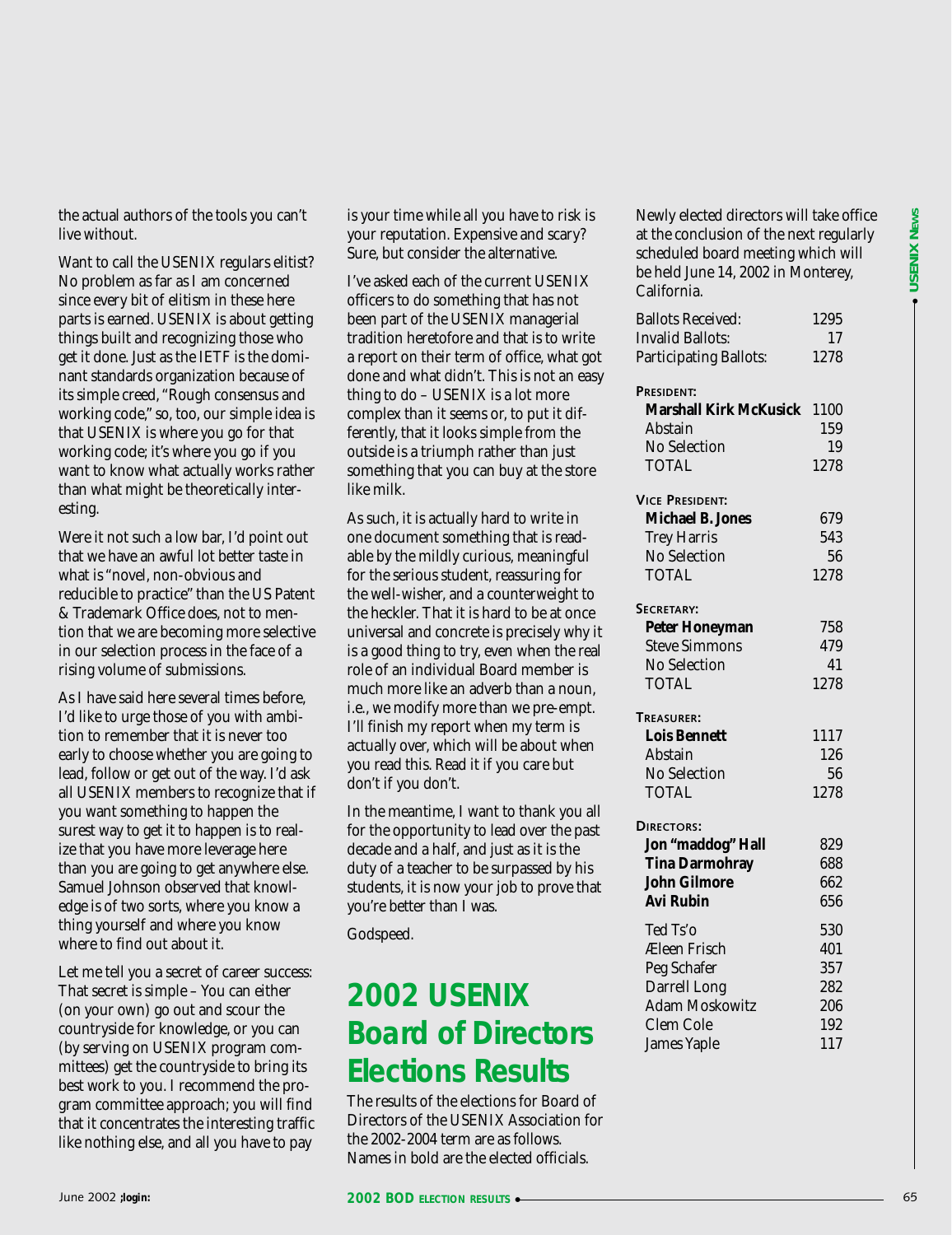## **Summary of the USENIX Board of Directors Actions**

#### **by Ellie Young**

Executive Director

*ellie@usenix.org*

The following is a summary of some of the actions taken by the USENIX Board of Directors between mid-November 2001 and April, 2002.

#### **Conferences**

**BSDCon:** It was decided to sponsor another BSDCon in approx. 18 months (Fall of 2003), with a goal to improve the quality and attendance, while keeping costs low. Gregory Neil Shapiro will serve as program chair.

**FAST:** After a successful inaugural conference in January, it was decided that another conference will be held in 2003 with Jeff Chase as program chair.

**Linux Kernel Summit II:** It was agreed that USENIX will co-sponsor another summit with OSDN in June 2002.

**Mobisys:** An agreement between ACM SIGMOBILE and USENIX to co-sponsor a conference on mobile systems, applications and services was signed.

#### **Good Works**

**Open AFS Project:** It was agreed that USENIX will commit \$35,000 to this effort contingent upon the receipt of matching funds from at least two other donors. USENIX will oversee the distribution of funds to the Open AFS council of elders (currently CMU, U/Michigan and MIT), and also publicize the donors' support of the OpenAFS development.

It was agreed to fund once again the Status of Women in Computing's mentoring program of the Computing Research

Association's Committee on Women (*<http://www.cra.org/craw/>*) for \$10,000. USENIX will also be a sponsor for the CRA's Snowbird Conference in July 2002.

It was agreed to fund \$10,000 for student stipends for the Internet Measure Workshop 2002 which is being co-sponsored by ACM SIGCOMM, SIGMET-RICS, and USENIX.

#### **SAGE**

The following statement was approved and posted on the USENIX and SAGE web sites for a 2 weeks period in December '01: "The USENIX board wishes to apologize to Barb Dijker and Peg Schafer for dismissing them from the SAGE Executive Committee without appropriate due process."

A hiring committee to hire a SAGE Executive Director was formed (Dan Geer, David Parter, and Ellie Young.) A SAGE/USENIX relationship oversight committee composed of respective liaisons (Parter and Hume), Young, and others to be announced was formed.

#### **Finances**

Sponsorship and exhibit packages recommended for 2002 were approved.

The recommendation that an outside accounting firm (Burr, Pilger and Mayer) conduct the audit of the Association's 2001 finances was approved.

The 2002 budget was discussed and approved.

## **News from NUUG**

#### **by Jon Petter Bjerke**

Jon Petter Bjerke is a NUUG board member and NUUG's primary contact with USENIX.

*jonp@nuug.no*

NUUG is the Norwegian UNIX User Group, established in 1984 as the Norwegian arm of the EUUG (later to become Europen). In the last several years Europen has existed only as a loosely joined group of European "UNIX" groups.





The NUUG membership of about 300 has been receiving *;login:* on a subscription basis for a number of years, and in the annual meeting of June 2001, NUUG decided to join the USENIX Association as affiliate members. As of Jan-

uary 2002, our members joined USENIX, and a few also signed up for SAGE.

NUUG organizes a monthly technical evening, each on a different subject of interest. We have also held full-day tutorials and national conferences, often with invited speakers from the USENIX side of the Atlantic. We are participating in the yearly NordU conferences as well.

Apart from NUUG, Norway has several special interest computer groups, many of which focus on Linux and open source developments. Some of these groups share space on the NUUG Web server, and events are announced in a common calendar. We are also looking for other ways to cooperate with and support local or special interest groups.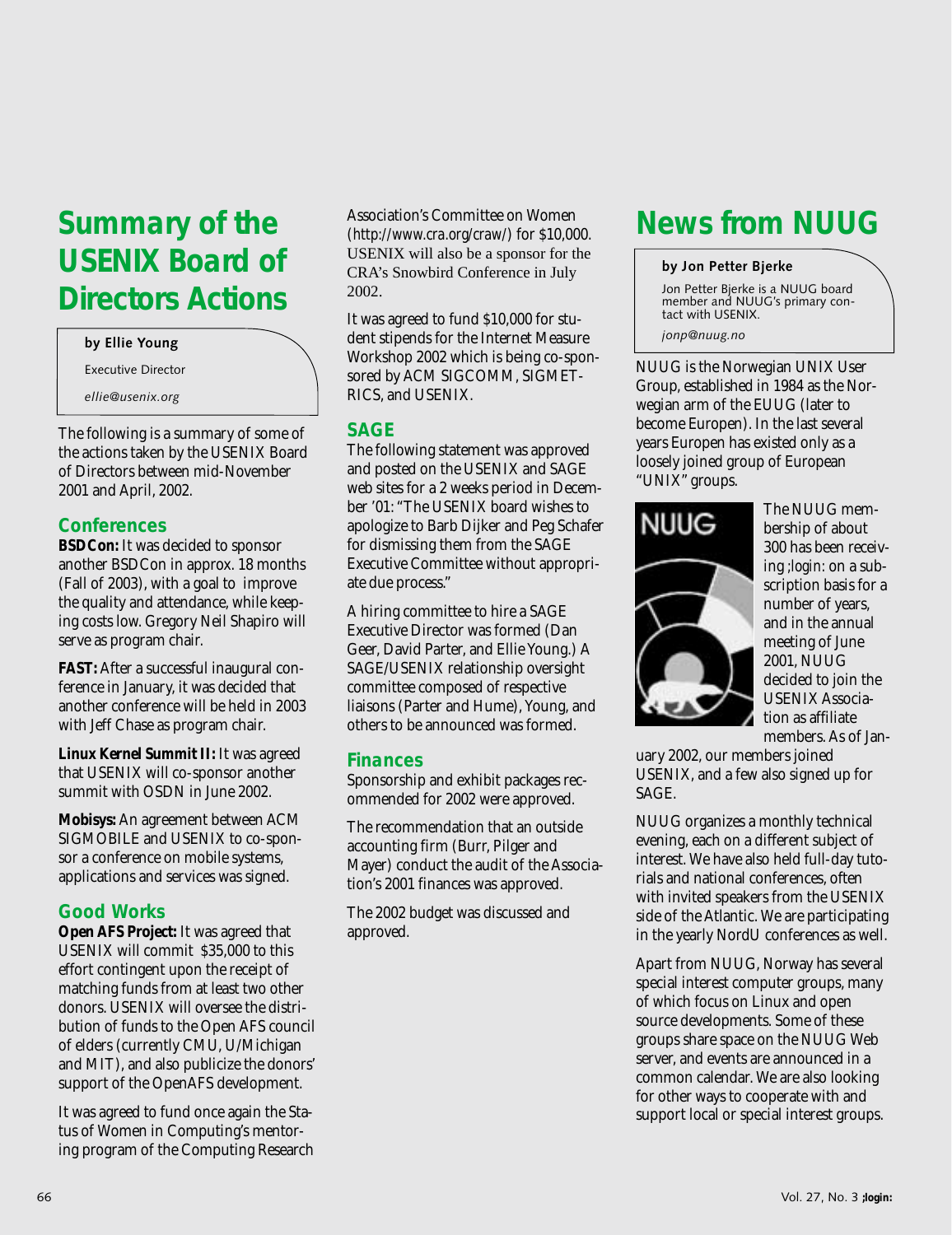As a result of taking part in the EUnet initiative of EUUG since the mid-1980s and establishing it as a commercial company in the early 1990s, NUUG received considerable money when EUnet was sold in 1998. NUUG decided to put these assets into a separate entity, and the NUUG Foundation was established in 2000. The foundation is actively looking for projects to support, both nationally and internationally. We recently selected the first such project: the "Skolelinux" (Linux for Schools) project, an effort to provide schools with a reliable and easy-to-handle Linux distribution, with all relevant programs supported in the two variants of the Norwegian language (Bokmål and Nynorsk) as well as the northern Sami language. Participation from the other Nordic countries may lead to Danish and Swedish versions of the project.

References and further reading (mostly in Norwegian):

NUUG: *<http://www.nuug.no/>* The NUUG Foundation: *<http://foundation.nuug.no/>* Linux for Schools: *<http://www.linuxiskolen.no/>*

### **Twenty-Five Years Ago in USENIX**

**by Peter H. Salus** USENIX Historian *peter@matrix.net*

The June 1977 meeting of the UNIX User's Group (not yet USENIX), was held at the University of Illinois at Urbana-Champaign. Knowing that Mike O'Brien (the amanuensis of Mr. Protocol) had been there, I asked him for his recollections. Here they are. (My addenda are in [].)

At the time of the 1977 UNIX User's Group combined East-West meeting in Shampoo-Banana, I was an eager UNIX booster. UNIX Version 5 (and, later, Version 6) was at the same time so interesting and so hard that I couldn't imagine anyone in computing not being as enthralled as I was . . .unless, of course, they worked for IBM, the then-current Evil Empire.

The conference was organized by Steve Holmgren and Greg Chesson, who knew Ken Thompson from Berkeley days or some such. Steve and Greg were responsible for having imported UNIX to the U of I campus downstate, where it replaced the home-grown software on ANTS, the ARPANET Terminal System, which ran on a PDP-11. ANTS' sole winning feature was that it had ants stenciled all along the top panels of the cabinet. It ran like it was full of ants, too. UNIX was a big step up. On the Chicago campus, I had just hired on as a research assistant to a gigantic project (\$3 million) to build a medical information system, based on what is probably the worst grant proposal I have ever read. It was funded out of desperation by government officials who had a record amount of money to spend in a hurry due to the Supreme Court decision that told Dick Nixon what part of the purse-strings he did not control.

I was the lone man on the Chicago campus running UNIX, and I dimly remember pestering the daylights out of both Steve and Greg as I came up to speed. I seem to remember that I had founded and was running the UNIX User's Group Software Distribution Center by the time of this conference, so, hopefully, I was less of a pest by the time it rolled around.

Ken and Dennis Ritchie were both scheduled to be in attendance. I think I'd met them before, either at one of Mel [Ferentz]'s get-togethers in New York or one of Lew Law's get-togethers at Harvard. I seem to recall both of those occurring before the big national meeting. I decided to commemorate the occasion. I don't remember much at all about the technical content of the meetings, but I remember this.

I lived in Chicago at the time, and so did a man named Phil Foglio. Phil was a comic artist, later to become rather famous. [Foglio is very active as an artist. Among his credits is *Girl Genius*.] He was in school at the time. I knew him slightly, through Chicago science fiction fandom, in which I was active. One day Phil called me up. His apartment was apparently equipped with a wall safe. His roommate, the only one of the two of them who knew the combination, had locked a prop Star Trek phaser in the safe and blown town. Phil knew that I was, at that time, a bonded locksmith, and wanted me to open the safe.

I knew how to open garden-variety pintumbler locks, but I'd never tackled a safe before. I knew that there was an elementary manipulation algorithm that worked on the cheaper sort of combination padlocks, but I figured a safe would be proof against that. Still, I was willing to give it a try. So expectant of failure was I that I brought along another locksmith, a friend of mine, for moral support.

I am amazed to this day that it worked. I opened the safe in under fifteen minutes. I should have written down the name of the manufacturer, to make certain that I never purchased a safe from them.

I had agreed with Phil to take payment in trade. In return for my success in returning his phaser to him, he prepared full-color artwork to my specifications, a now rather famous picture of a PDP-11 cabinet in a maze of pipes, complete with pitchfork-carrying demons running along the pipes. There was a rain barrel with "/dev/null" written on it, but no front panel, due to contradictory specs on my part as to exactly which panel held all the buttons and lights.